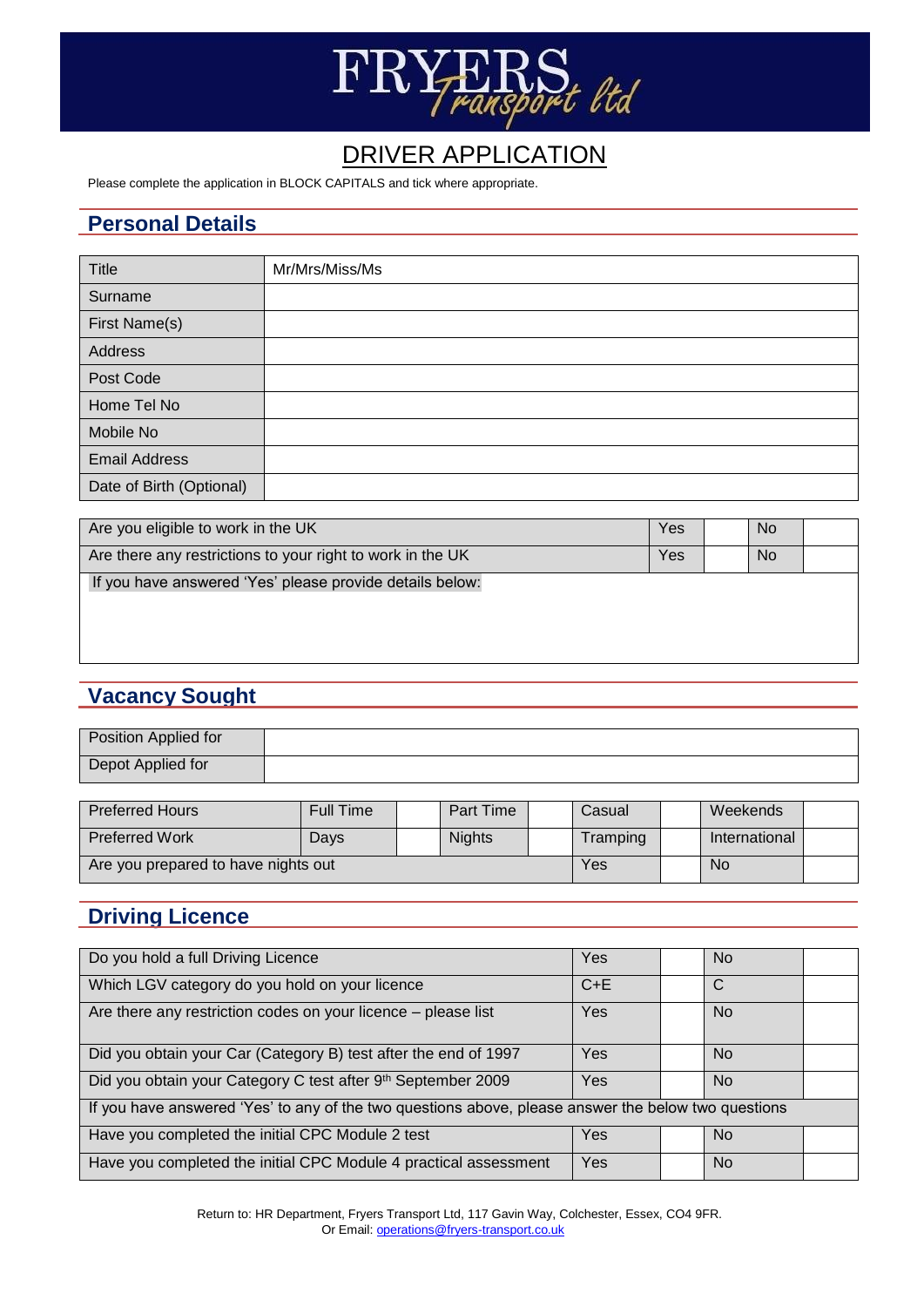## **Driver CPC**

| Do you hold a valid CPC (Full 35 hours)                                                     | Yes |  | No. |  |  |  |
|---------------------------------------------------------------------------------------------|-----|--|-----|--|--|--|
| If you have answered 'No', or have additional CPC hours, please complete the below section  |     |  |     |  |  |  |
| <b>Training Provider</b><br>Date Obtained<br><b>Hours Credited</b><br><b>Course Details</b> |     |  |     |  |  |  |
|                                                                                             |     |  |     |  |  |  |
|                                                                                             |     |  |     |  |  |  |
|                                                                                             |     |  |     |  |  |  |
|                                                                                             |     |  |     |  |  |  |

### **ADR**

| Do you hold a current ADR licence |  |  |  |   |   |   |  | <b>No</b> |  |
|-----------------------------------|--|--|--|---|---|---|--|-----------|--|
| What Classes (In Tanks)           |  |  |  | 4 | 5 | 6 |  | 8         |  |
| What Classes (In Packages)        |  |  |  |   | 5 | 6 |  |           |  |
| ADR expiry date                   |  |  |  |   |   |   |  |           |  |

#### **Endorsements**

| Do you have any motoring convictions/points on your licence<br>No.<br>Yes. |  |                 |  |               |     |  |
|----------------------------------------------------------------------------|--|-----------------|--|---------------|-----|--|
| If you have answered 'Yes' please give the details below                   |  |                 |  |               |     |  |
| Conviction                                                                 |  | Date of Offence |  | Points        |     |  |
| Code                                                                       |  |                 |  |               |     |  |
| Conviction                                                                 |  | Date of Offence |  | <b>Points</b> |     |  |
| Code                                                                       |  |                 |  |               |     |  |
| Conviction                                                                 |  | Date of Offence |  | <b>Points</b> |     |  |
| Code                                                                       |  |                 |  |               |     |  |
| Conviction                                                                 |  | Date of Offence |  | Points        |     |  |
| Code                                                                       |  |                 |  |               |     |  |
| Have you been banned from driving within the last 10 years                 |  |                 |  | Yes:          | No. |  |
| If you have answered 'Yes' please give the details below:                  |  |                 |  |               |     |  |
|                                                                            |  |                 |  |               |     |  |
| Are you currently waiting on any court action for driving offences?        |  |                 |  |               |     |  |
|                                                                            |  |                 |  |               |     |  |
|                                                                            |  |                 |  |               |     |  |

### **Driving Experience**

| Fridges                      | Experienced | Inexperienced |  |
|------------------------------|-------------|---------------|--|
| Containers                   | Experienced | Inexperienced |  |
| <b>Liquid Tankers</b>        | Experienced | Inexperienced |  |
| <b>Powder Tankers</b>        | Experienced | Inexperienced |  |
| <b>Tautliners</b>            | Experienced | Inexperienced |  |
| <b>Bulk Tipper</b>           | Experienced | Inexperienced |  |
| <b>RDC Deliveries</b>        | Experienced | Inexperienced |  |
| <b>Multi Drop Deliveries</b> | Experienced | Inexperienced |  |

Return to: HR Department, Fryers Transport Ltd, 117 Gavin Way, Colchester, Essex, CO4 9FR. Or Email[: operations@fryers-transport.co.uk](mailto:operations@fryers-transport.co.uk)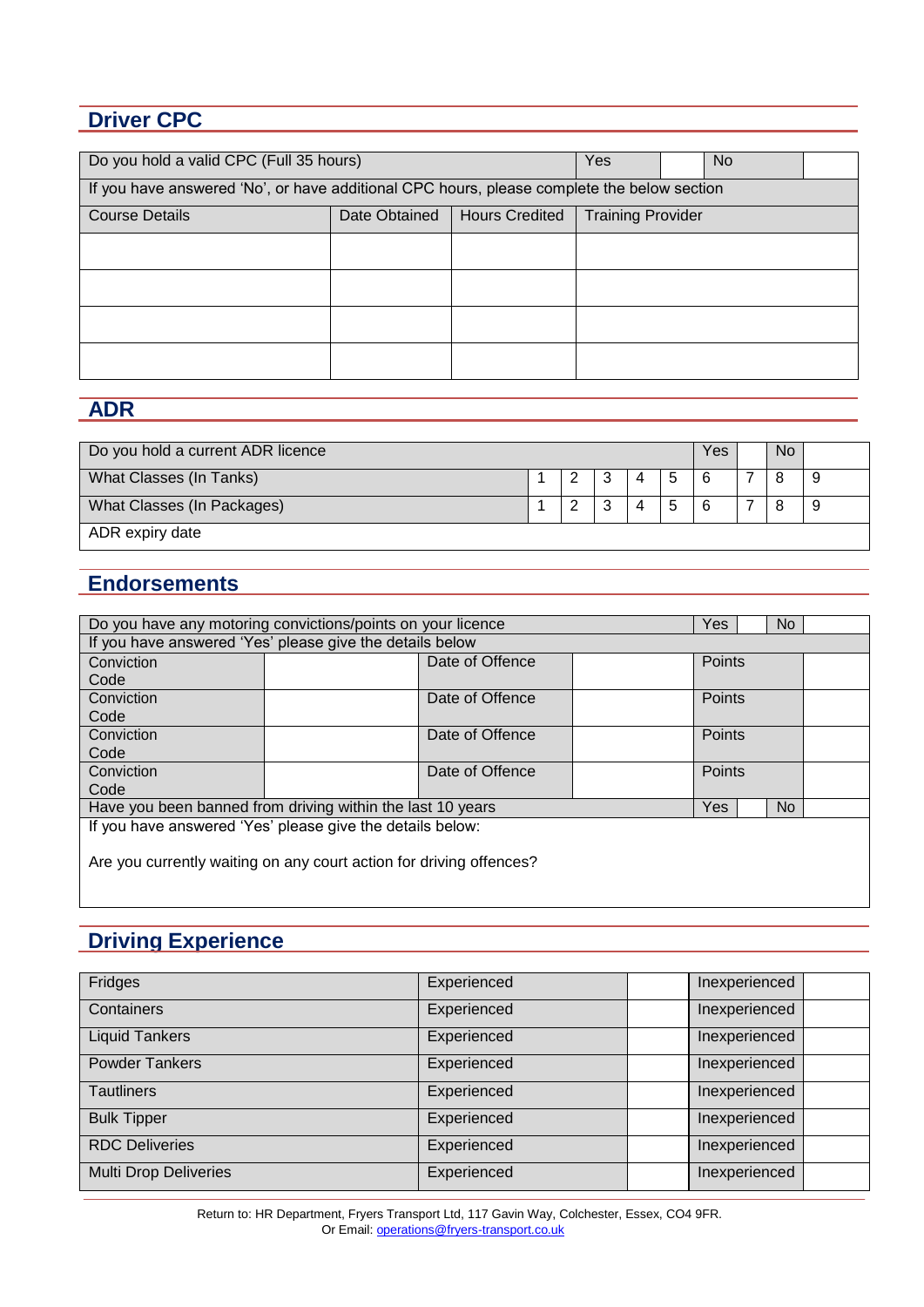# **Employment History**

| <b>Current / Last Employer</b>           |            |          |                      |                    |
|------------------------------------------|------------|----------|----------------------|--------------------|
| Name                                     |            |          |                      |                    |
| Address                                  |            |          |                      |                    |
|                                          |            |          |                      |                    |
| Telephone No                             |            |          |                      |                    |
| Dates of Employment                      |            |          | to                   |                    |
| <b>Position Held</b>                     |            |          |                      |                    |
| Reason for Leaving                       |            |          |                      |                    |
| <b>Notice Period</b>                     |            |          |                      |                    |
| Name & location of<br>previous employers | Dates From | Dates To | <b>Position Held</b> | Reason for Leaving |
|                                          |            |          |                      |                    |
|                                          |            |          |                      |                    |
|                                          |            |          |                      |                    |
|                                          |            |          |                      |                    |
|                                          |            |          |                      |                    |
|                                          |            |          |                      |                    |
|                                          |            |          |                      |                    |
|                                          |            |          |                      |                    |
|                                          |            |          |                      |                    |
|                                          |            |          |                      |                    |

# **Training & Qualifications**

| Training<br>Establishment | Subject | Qualifications /<br>Grades obtained | Date Obtained |
|---------------------------|---------|-------------------------------------|---------------|
|                           |         |                                     |               |
|                           |         |                                     |               |
|                           |         |                                     |               |
|                           |         |                                     |               |
|                           |         |                                     |               |
|                           |         |                                     |               |
|                           |         |                                     |               |
|                           |         |                                     |               |